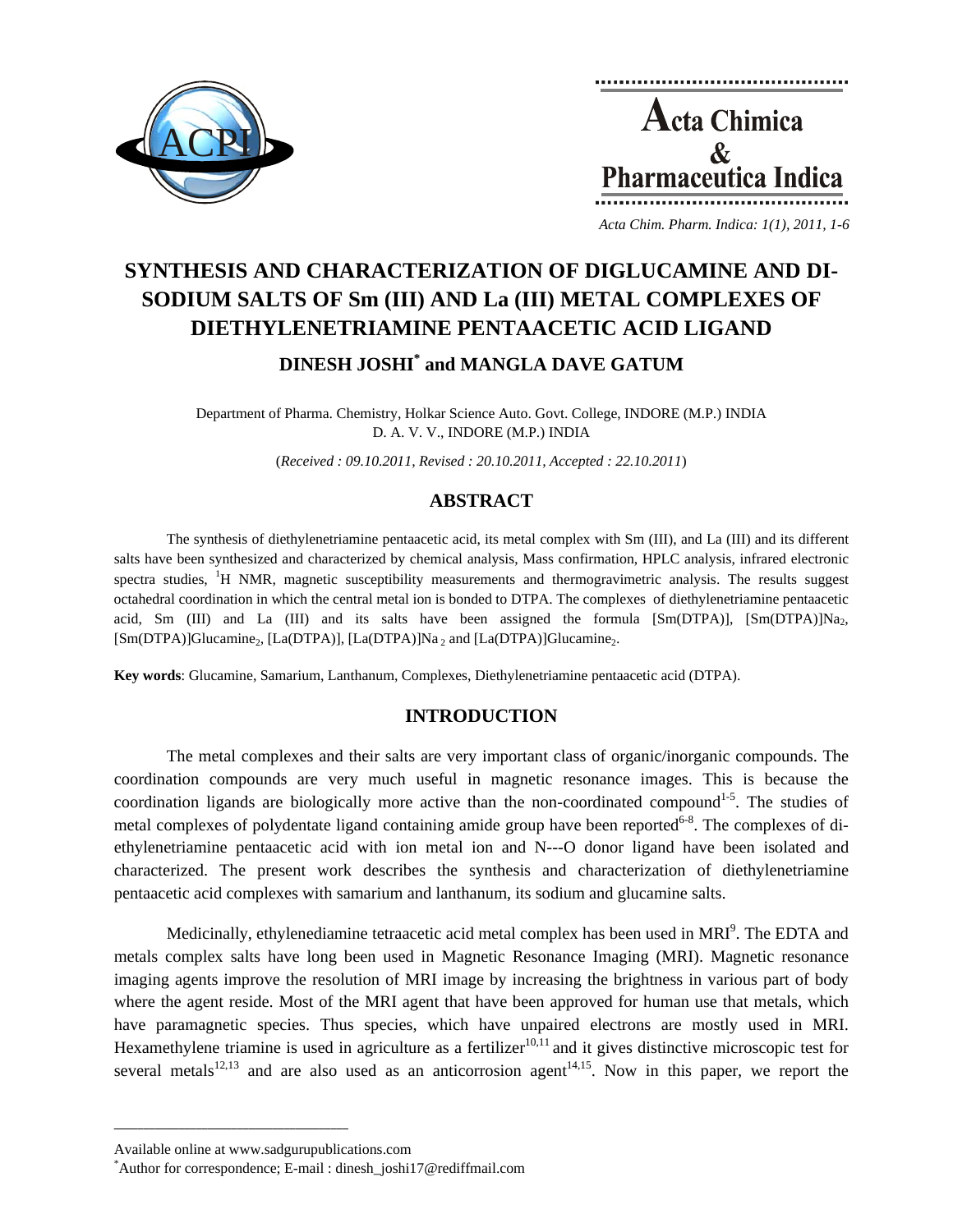synthesis, characterization and magnetic resonance image activity of diethylenetriamine pentaacetic acid complex of Sm (III) and La (III).

#### **EXPERIMENTAL**

#### **Synthesis of the ligand and complexes**

All laboratory chemicals were of reagent grade and were used without further purification. All solvents used were dried and distilled according to standard method. Diethylenetriamine (0.08 mol, 1.0 g), Chloroacetic acid (0.32 mole, 27 g) and potassium carbonate (2.0 g) were mixed and stirred for 2 hr at  $20^{\circ}$  – 25°C. Then DM water (25 mL) was slowly added, diethylenetriamine pentaacetic acid (DTPA) precipitates out as white solid. It is stirred for one hr filtered and washed out with water; then methanol. After that, it is dried under vacuum at  $50^{\circ} - 60^{\circ}$ C for 5 hr. Compound is purified by hot water and ethanol solvent. Complexes of samarium and lanthanum with the ligand were synthesized using chloride, nitrate and perchlorate salts of the metals.

The ligand and metal salts were mixed in equimolar ratio in water-methanol mixture and then refluxed for 5-6 hr. During the complex synthesis, metal chloride and bromide product precipitates out on refluxing, which was isolated by filtration. Normally the solvent are distilled out under vacuum at  $50^{\circ} - 60^{\circ}$ C in reaction mixture to obtain a pasty mass, which was solidified by successively washing with acetone and ethanol solvent. The complexes were filtered and washed with suitable solvent and dried at  $70^{\circ} - 80^{\circ}$ C under vacuum and kept in anhydrous phosphorous pentoxide.

Element analysis for carbon, hydrogen and nitrogen were carried out by Hitachi CHN-O rapid analyzer. The anions present in complexes were estimated by analytical standard method<sup>16</sup>. The <sup>1</sup>H NMR analysis was done with Varien-300 nuclear magnetic resonance instrument using benzene/DMSO  $-d_6$  as solvent. Infrared spectra were measured in the range  $4000-400$  cm<sup>-1</sup> with Schimadzu FTIR  $-8101$ spectrophotometer. Electronic spectra were recorded using Hitachi-2000 spectrophotometer. The samarium and lanthanum were determined by Gouy method using as mercury tetrathiocynateocobaltate as calibrant<sup>17</sup> at room temperature. Diamagnetic correction were calculated from Pascal's constants<sup>17</sup>. The effective magnetic moment,  $\mu_{eff}$  was than calculated from the expression :

$$
\mu_{\rm eff} = 2.83 \sqrt{X_{\rm A}T} \tag{1}
$$

where  $X_A$  is the magnetic susceptibility per gram atom and T is the Kelvin temperature.

#### **RESULTS AND DISCUSSION**

The physical and analytical data like colors, magnetic susceptibilities, molar conductivities and melting points obtained for the complexes are shown in Table 1. The complexes are stable and soluble in DMF and DMSO solvent. The molar conductivity in DMF solution showed that all except one behave as non-electrolytes indicating the coordinated nature of the anions.

#### **Characterization of ligand**

The <sup>1</sup>H NMR spectrum of the ligand DTPA in DMSO- $d_6$  shows that peak at 3.5 ppm, which was assigned to the azo methane type proton and singlet at 4.3 ppm was assigned to the methyl protons, while peak at 13.5 ppm was assigned to acid group. All peaks were observed in aliphatic region only.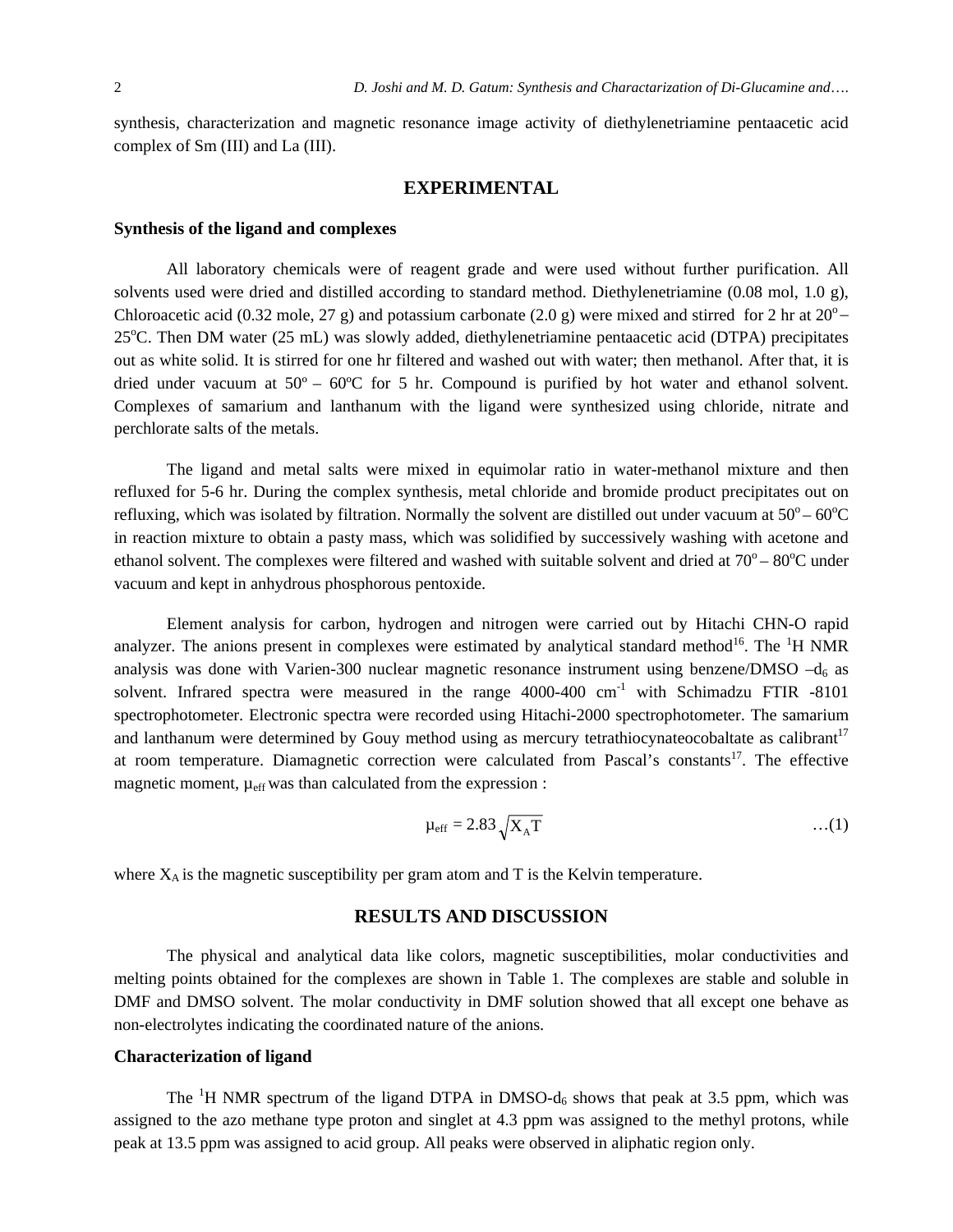| <b>Complex</b>                      | <b>Colour</b>              | M.P.<br>$(^{\circ}C)$ | Yield<br>(%) | <b>Elemental analysis</b> |                |                   |                  |
|-------------------------------------|----------------------------|-----------------------|--------------|---------------------------|----------------|-------------------|------------------|
|                                     |                            |                       |              | Found                     |                | <b>Calculated</b> |                  |
|                                     |                            |                       |              | % C                       | $\%$ H         | $\% N$            | % Metal          |
| Sm (DTPA)                           | Green<br>brown             | 210                   | 0.9          | 37.43<br>(37.32)          | 6.18<br>(6.20) | 8.85<br>(8.80)    | 15.32<br>(15.34) |
| $Sm$ (DTPA) $Na2$                   | Offwhite<br>greenish white | 196                   | 1.1          | 46.12<br>(46.08)          | 5.75<br>(5.74) | 7.99<br>(8.0)     | 9.44<br>(9.40)   |
| Sm (DTPA)<br>Glucamine <sub>2</sub> | Greenish<br>white          | 235                   | 2.0          | 37.96<br>(37.84)          | 5.48<br>(5.50) | 9.12<br>(9.06)    | 11.20<br>(11.16) |
| La (DTPA)                           | Pink<br>brown              | 194                   | 1.0          | 38.86<br>(38.80)          | 5.58<br>(5.50) | 9.65<br>(9.60)    | 8.68<br>(8.74)   |
| La (DTPA) $Na2$                     | Orange<br>brown            | 146                   | 1.1          | 44.32<br>(44.28)          | 4.86<br>(4.90) | 8.56<br>(8.48)    | 12.24<br>(12.20) |
| La (DTPA)<br>Glucamine <sub>2</sub> | Pink<br>pale red           | 220                   | 1.7          | 39.78<br>(39.76)          | 5.66<br>(5.60) | 8.95<br>(8.90)    | 9.98<br>(9.90)   |

**Table 1: General properties and micro analytical data of complexes** 

The IR bands of ligand DTPA at 3423.41 and 3387 cm<sup>-1</sup> were assigned to -OH and -NH stretch, The bands at 2862.48 and 2832.68 cm<sup>-1</sup> were assigned to the C-H stretching, The bands present at 1600 and 1556  $cm^{-1}$  were assigned to C-N. The bands present at 1436.87 and 1406.02  $cm^{-1}$  were assigned to C-H bending, while stretch at 1091.63 and 1031.65 were due to C=O group of acid (Table 3). The element analysis and spectral data for Ligand are consistent with the formula  $C_{14}H_{23}O_{10}N_3$  and the structure given in Fig. 1.



**Fig. 1: Diethylenetriamine pentaacetic acid (DTPA)** 



**Fig. 2: Disodium DTPA-Sm complex**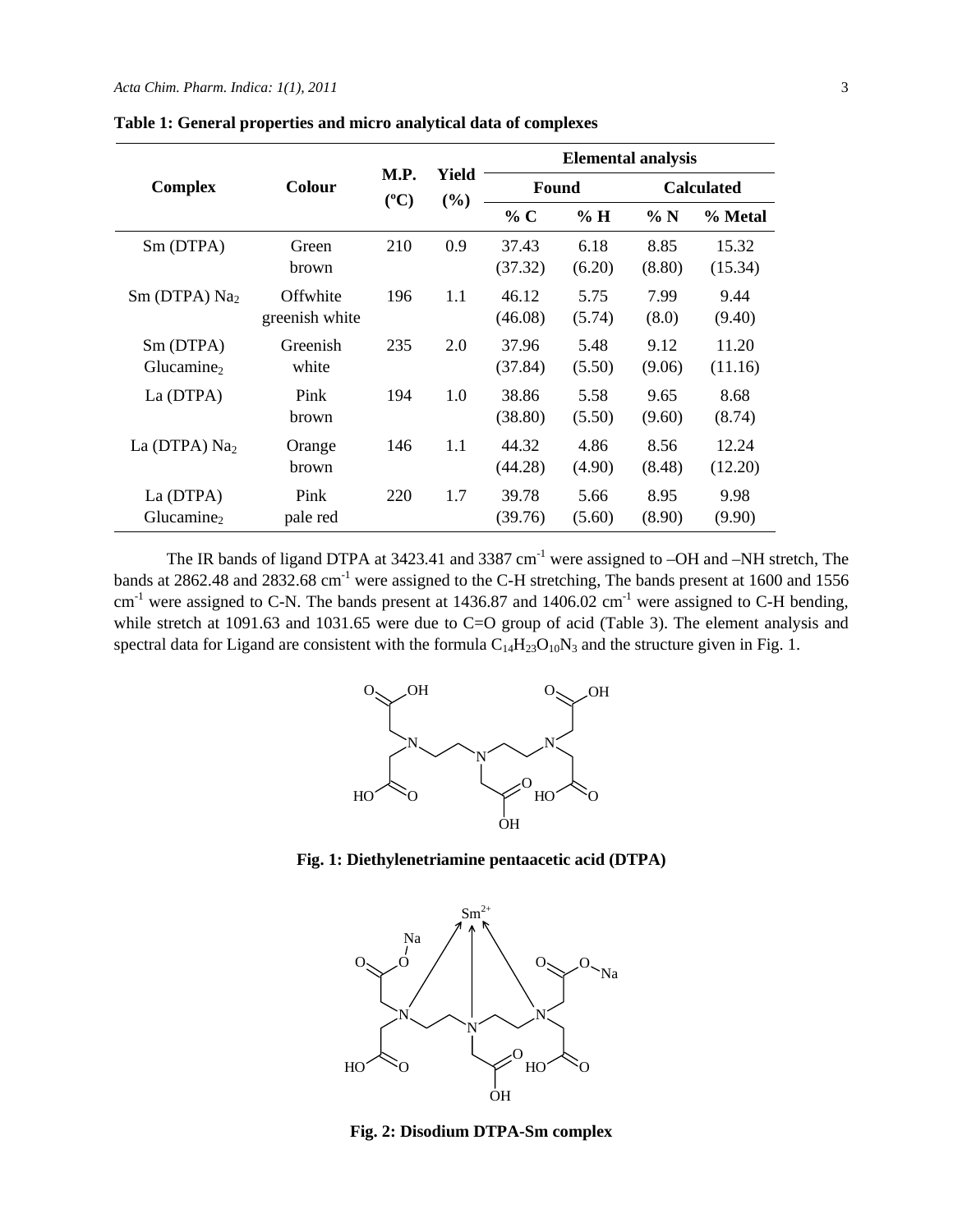

**Fig. 3: Di -glucamine DTPA -Sm complex** 

#### **Characterization of complexes**

The complexes of samarium and lanthanum with ligand (DTPA) and its different salts with sodium and N-methyl glucamine. The molar conductivities of the DTPA complexes in water are given in Table 2. The sodium and glucamine salts gave positive tests.

| <b>Complex</b>                   | Eff<br>(B.M.) | Am<br>$(Ohm^{-1}$ cm <sup>2</sup> mol <sup>-1</sup> ) |  |  |
|----------------------------------|---------------|-------------------------------------------------------|--|--|
| Sm (DTPA)                        | 3.96          | 133.11                                                |  |  |
| $Sm$ (DTPA) $Na2$                | 4.50          | 85.32                                                 |  |  |
| $Sm$ (DTPA) Glucamine,           | 4.11          | 35.23                                                 |  |  |
| La (DTPA)                        | 4.66          | 18.64                                                 |  |  |
| La (DTPA) $Na2$                  | 5.20          | 33.64                                                 |  |  |
| La (DTPA) Glucamine <sub>2</sub> | 5.10          | 52.12                                                 |  |  |

**Table 2: Molar conductivity data of metal complexes** 

In the IR spectra of ligand, complexes and its salts, the band in all complexes at 678-498 are assigned to  $(M-N)^{19-21}$ , while bands in region of 3356-3478 is due to – OH; 2896-2821 cm<sup>-1</sup> is due to -CH<sub>2</sub>; 1211-1278 cm<sup>-1</sup> is due to -CN and 1098-1011 cm<sup>-1</sup> is due to -CO were also observed.



**Fig. 4: Disodium DTPA-La complex**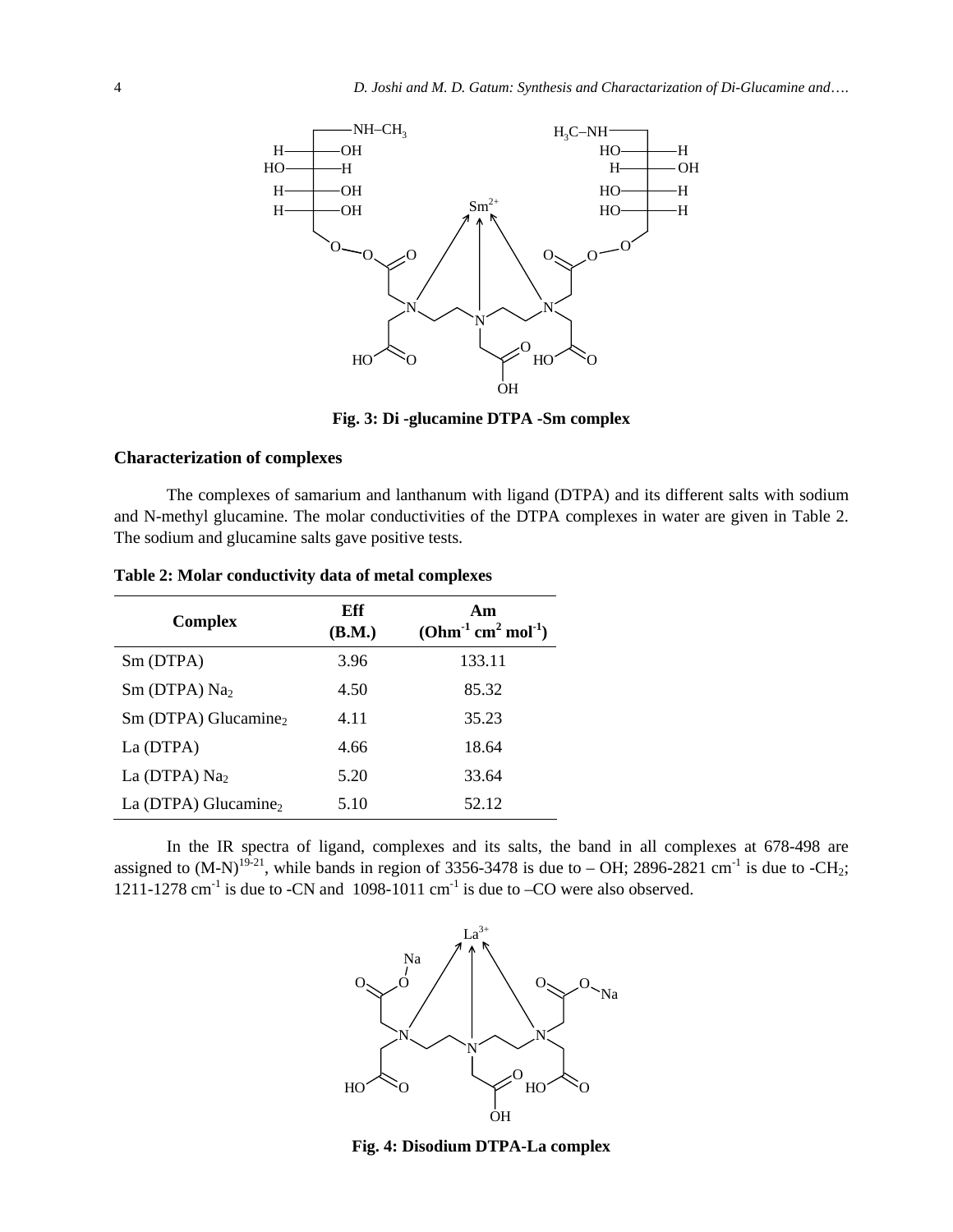

**Fig. 5: Diglucamine DTPA -La complex**

**Table 3: IR Absorption bands (cm-1) of DTPA and complexes** 

| <b>Complex</b>                     | $v_{\rm (O-H)}$ | $V$ (CH <sub>2</sub> ) | $v_{\text{(C-N)}}$ | $v_{(C=O)}$ | $v_{(M-N)}$ |
|------------------------------------|-----------------|------------------------|--------------------|-------------|-------------|
| Sm (DTPA)                          | 3415.12         | 2821.26                | 1246.32            | 1042.87     | 622         |
| $Sm$ (DTPA) Glucamine <sub>2</sub> | 3455.36         | 2896.48                | 1211.38            | 1033.75     | 678         |
| La (DTPA)                          | 3406.96         | 2852.26                | 1278.78            | 1012.87     | 652         |
| La (DTPA) Glucamine <sub>2</sub>   | 3356.32         | 2832.24                | 1233.48            | 1054.12     | 612         |

<sup>1</sup>H NMR data of complex show single peak at 3.51 ppm, which implies that hydrogen atom are in same environment<sup>22,</sup> However, the <sup>1</sup>H NMR spectra for the complexes show peak at 2.95 and 3.00 ppm indicating that the free ligands are attributed to the coordination of the DTPA to the metal ions.

The magnetic moments data and electronic spectral data of complexes are shown in Table 2. The magnetic moment for the Sm is 5.34 B.M. This value is higher than spin-only moment of 3.87 B.M. due to the large orbital contribution for Sm ion. The La complex magnetic moment data (3.16 to 3.40), usually have a magnetic moment in the range  $2.9 - 3.40$  B.M.<sup>23</sup>

### **CONCLUSION**

DTPA ligand, samarium and lanthanum complexes and their salts have been synthesized and characterized. The shift in IR band position from 1236 to 1242 cm<sup>-1</sup> and chemical shift of <sup>1</sup>H NMR from 3.60 ppm to 2.99 ppm suggest that DTPA is coordinated to the metal center.

#### **REFERENCES**

- 1. R. P. Venkateswar, K. Ashwini and S. Ammani, Bull. Chem. Soc. Ethiopia., **21(1)**, 63-73 (2007).
- 2. J. D. Ran Ford, P. J. Sadler and D. A. Tocher, J. Chem. Soc. Dalton Trans., **22**, 3393-3399 (1993).
- 3. W. Kaim and B. Schwedeski, Bio-inoraganic Chemistry, John Wiley and Sons, New York (1994) pp. 373.
- 4. M. Shadi, H. Philip, R. J. Geue, Q. Changjin, A. M. T. Bygott, A. M. Sargesonand and N. E. Dixon, J. Chem. Soc. Dalton Trans., **13**, 2085-2089 (2000).